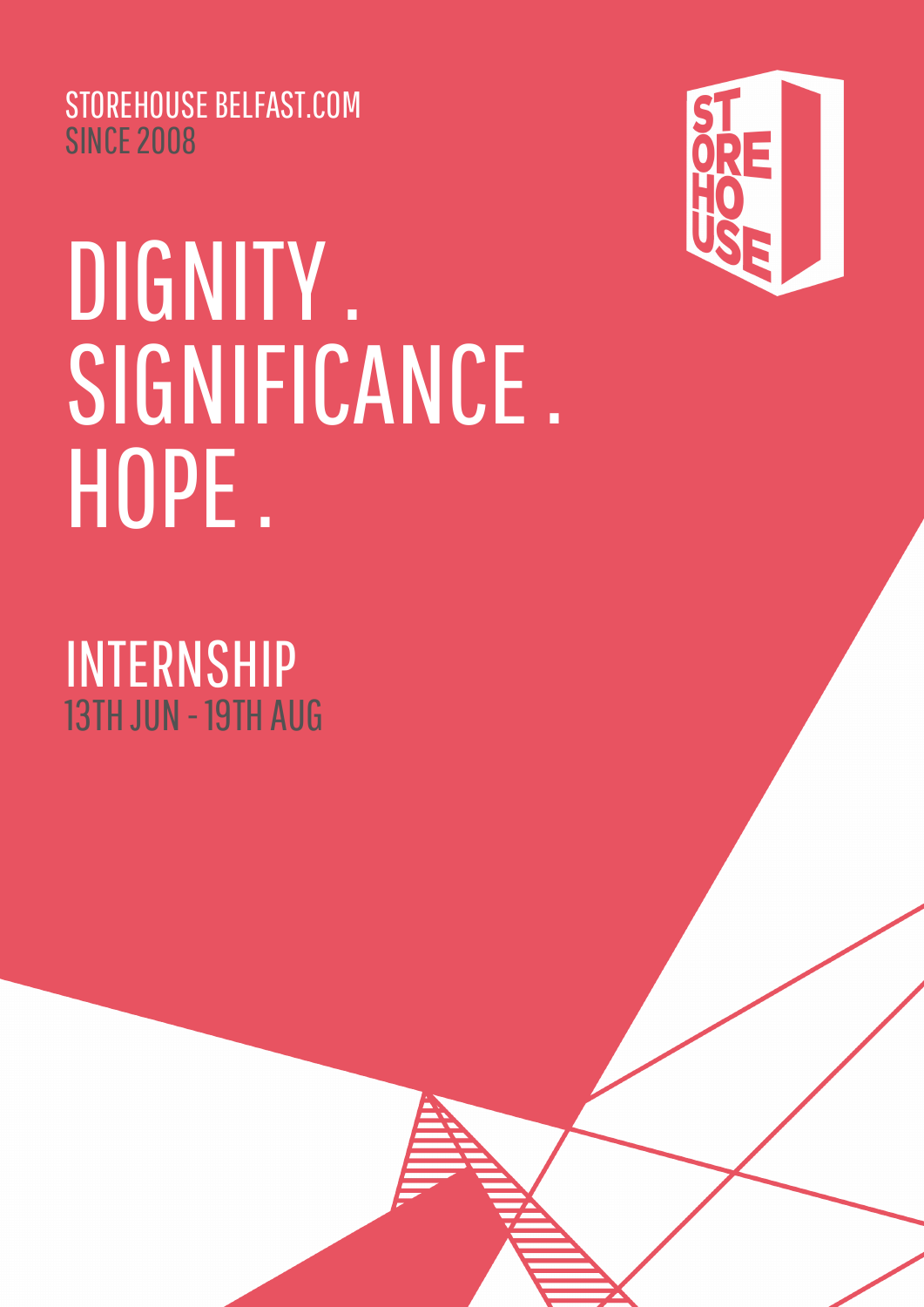# INTERNSHIP 13TH JUN - 19TH AUG



## THINKING ABOUT SUMMER PLANS? WANT TO IMPACT YOUR CITY? COME & JOIN THETEAM ATSTOREHOUSE ON AVOLUNTEERINTERNSHIP

If you're looking for an internship that is more than just making coffee and doing the photocopying, then look no further

At Storehouse you will be part of an exciting team that is passionate about making a real difference in peoples lives. You will get the opportunity to volunteer and participate in the three main areas of Storehouse: Provision, Community & Growth.

You will be encouraged to grow through serving and learning in a multitude of ways that will engage with the frontline mission and ministry at Storehouse.

**HOURS** 2 DAYS PER WEEK MIN. (All day Monday plus another full day or two half days)

**DATES** 13TH JUN -19TH AUG

HOWTO APPLY Send your application form to Storehouse Centre, 39 North Street. Belfast, BT1 1NA

Oremail info@storehousebelfast.com

To apply for this position, you must be aged 18 or over, at the time of commencement.

STOREHOUSEBELFAST.COM

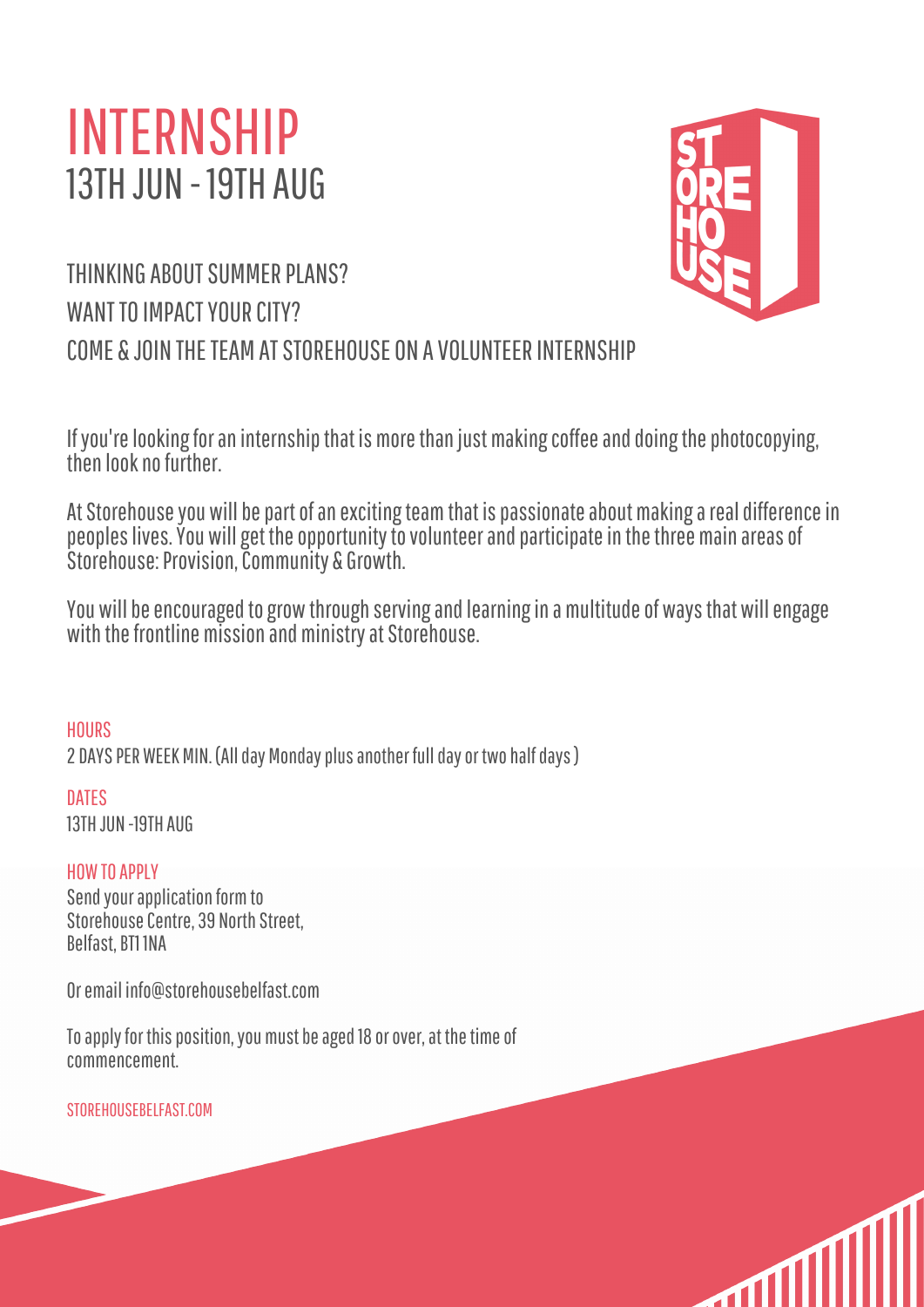# INTERNSHIP ROLE DESCRIPTION



#### **INTRODUCTION**

Storehouse exists to develop communities that recognise significance in everyone. We do this in three ways, through Provision, Community & Growth.

PROVISION - providing the basic essentials of food, clothing & furniture to those in need COMMUNITY - developing opportunities for anyone to step out of isolation into positive supportive community

GROWTH - creating environments where people can grow and flourish in their personal lives.

Interns will volunteer across the three areas of Storehouse, taking part in, and leading, across multiple environments. This is an exciting opportunity for personal growth and development, whilst also helping to develop the scope and impact of Storehouse as a whole at a time of great expansion and innovation.

Throughout your time here you will create and maintain supportive life-giving relationships with individuals from a range of backgrounds who participate in Storehouse's programmes and projects, enabling them to live lives marked by flourishing.

#### REQUIREMENTS

#### VALUES & ETHOS

Prospective volunteers for this role need to sign up to the values and agree to the ethos of the organisation.

## TIMECOMMITMENT TIMECOMMITTMENT

Two days per week. Time will be split across the following:

- Active volunteering & participation in the Storehouse Provision, Community & Growth sessions
- Opportunities to discuss and reflect on the vision and values of Storehouse
- Personal learning & development

Prior to commencement of the internship, we will work out a suitable weekly programme depending on the individuals personal preferences, abilities and the organisations current needs.